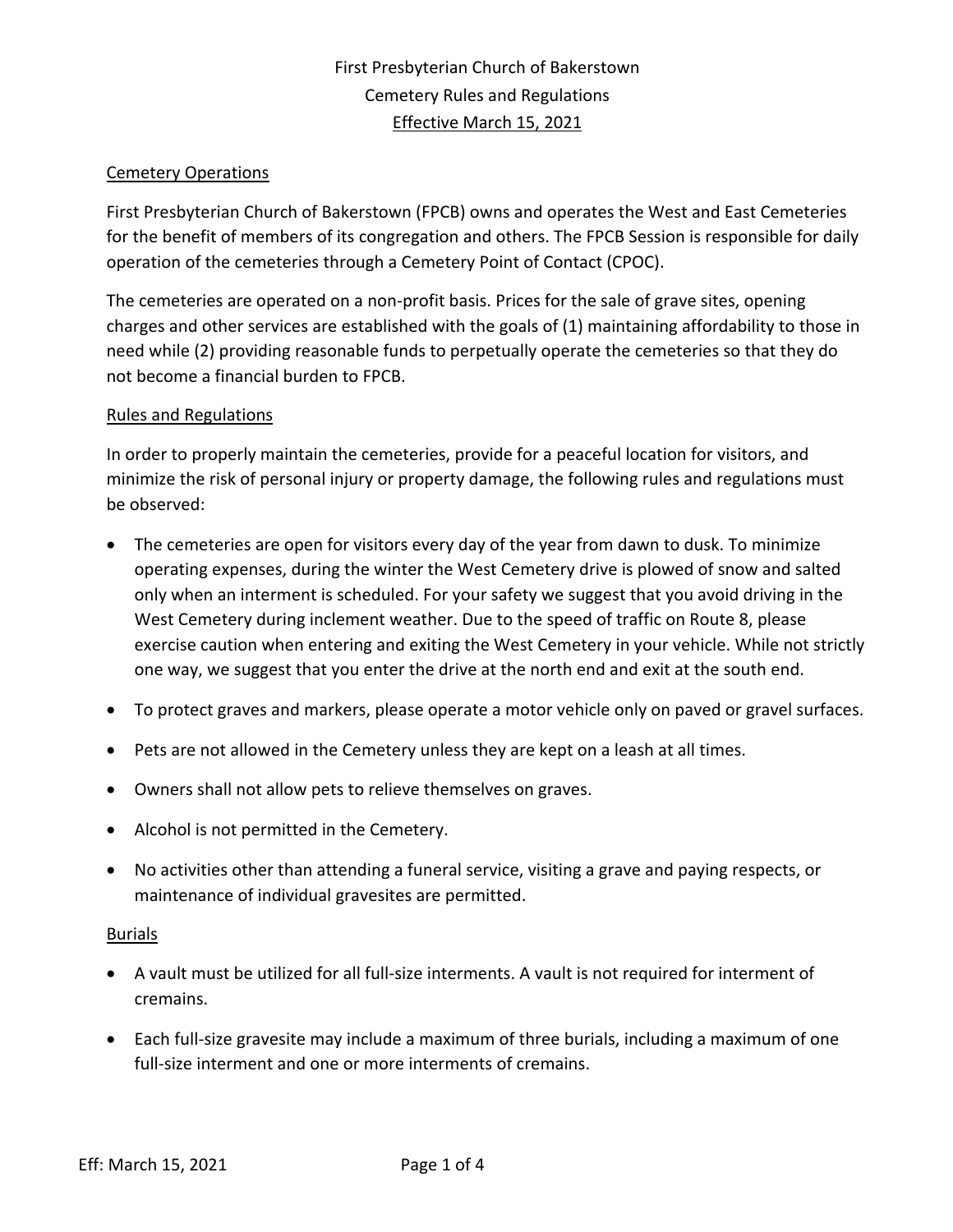# Memorials

- The term "memorial" includes monument, marker, headstone, tablet, and private mausoleum. Monuments are generally above the ground and placed at the head of the grave. Markers are generally level with the ground and placed at the head of the grave.
- We recommend that each grave be identified by some sort of permanent memorial.
- All memorials shall be constructed of natural stone. No artificial stone of any kind is permitted.
- Headstones and monuments must be placed on a footer constructed of proper materials at a depth to prevent frost damage. The footer must meet requirements of the monument dealer and must be installed by personnel contracted by the cemetery or a professional monument dealer.
- A single memorial may be installed on a single grave site. A multiple memorial spanning one or more graves may be permitted as approved by the Cemetery.
- No wire, wooden frames, decorative stones, bricks, metal posts, edging, fencing, etc. are allowed to protrude above ground level. Such structures increase maintenance costs and increase the possibility of personal injury.

### Care of Gravesites

- General grounds maintenance is the responsibility of the Cemetery.
- Care of individual gravesites is the responsibility of the deed holder or family members.
- All funeral flowers and their containers must be removed by family members within 10 days after a funeral service or they will be removed by Cemetery personnel.
- No loose material such as crushed stone may be placed around a monument.
- Flowers should be planted no more than six inches from the headstone and the ground should be dug up or mulched to limit the spread of weeds.
- To minimize damage to adjoining grave sites from root growth, trees or shrubs may no longer be planted on individual grave sites. All existing shrubs or trees must be maintained at a height of no more than six feet by the deed holder or family member. Cemetery personnel may remove any plant that is not properly maintained.
- Any tree or other vegetation that does or might adversely affect a grave or marker will be removed by the Cemetery.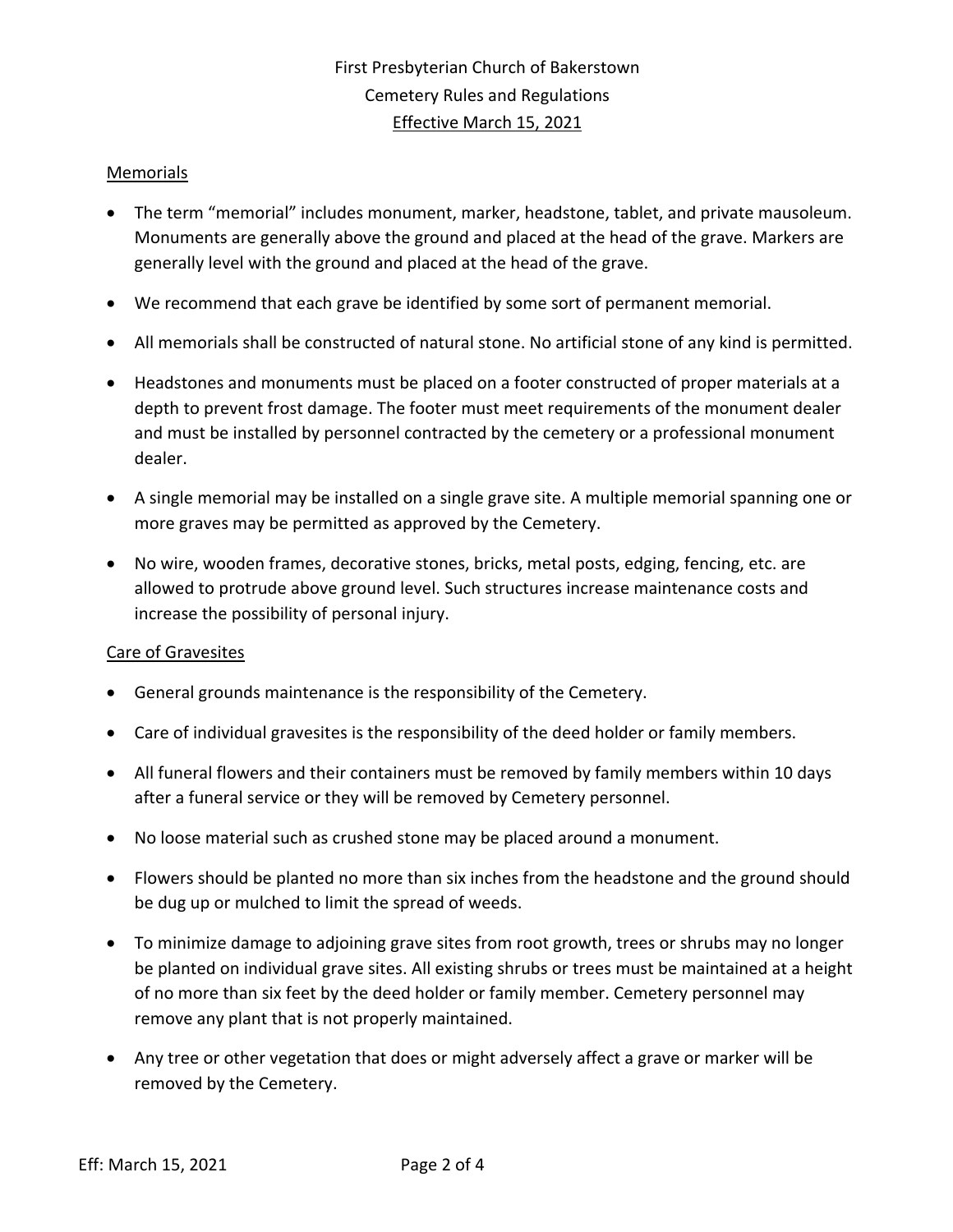- Any items left on grave sites will be removed and disposed prior to the start of grass mowing (on or about April 1). Plastic flowers and plants may be used for decorating during the winter, but must be removed by April 1 to avoid damaging mowing equipment.
- American flags may be placed only on graves of veterans of the United States Armed Forces.
- The Cemetery does not assume responsibility for stolen decorations, vandalism to headstones or plaques or for loss of personal property of any individual.

### Prohibited Activities

In order to maintain the dignity of the cemeteries and minimize the risk of personal injury or property damage, the following are not permitted:

- Activities such as games, group picnics, scavenger hunts, bonfires, etc.
- Loud music which may be offensive to others.
- Breakable containers, alcoholic beverages, battery operated lights (except when used by security persons), fireworks, firearms (except for memorial services), or any other type of weapon or dangerous item.
- Do not drink water from the hand pumps in the West Cemetery. This water is not potable and is provided solely to water plants and flowers.
- Do not litter or dispose of trash in the wooded areas of the cemeteries. Please take any trash with you when you leave the Cemetery.
- Deed holders shall not erect any signs on Cemetery property.

### Deeds and Ownership of Gravesites

- Deed holders must promptly notify the CPOC of changes in ownership, address, or contact information. Notification made or sent to the address on file constitutes formal notice.
- Deed holder may not assign ownership of graves. The Cemetery can transfer ownership by issuing replacement deeds.
- The Cemetery reserves the right to correct errors made in issuing deeds, including but not limited to voiding a deed and issuing a new deed for other grave(s).
- The Cemetery reserves the right to relocate a grave due to unforeseen physical conditions. The Cemetery will attempt to notify the deed holder and/or family if this occurs.